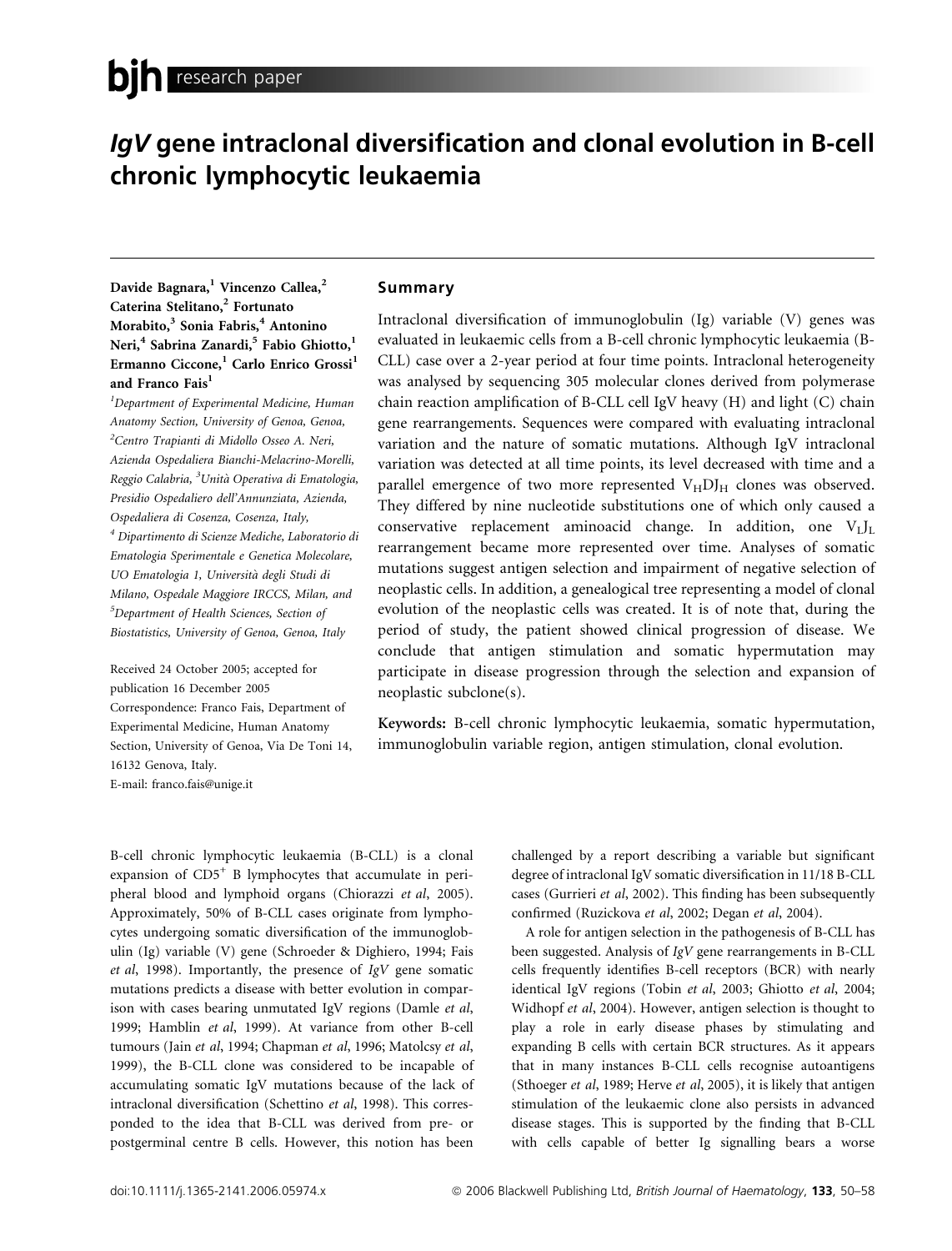prognosis (Crespo et al, 2003; Petlickovski et al, 2005; Scielzo et al, 2005).

Here, we report on a B-CLL case with prominent IgV intraclonal diversification that has been followed for 2 years. The degree of IgV diversification gradually decreased when evaluated at four time points during this period. Nucleotide divergence was observed both in the Ig  $V_H$  and  $V_I$  rearrangements, although in the latter diversification was less marked. Two main  $V_H$  clonal variants, which increased with time, were observed. Similarly, a more represented  $V<sub>L</sub>$  clonal variant was characterised. Analyses of molecular clone sequences suggest that neoplastic cells evolved through somatic IgV diversification producing two main  $V_H$  variants that may have acquired further genetic alterations capable of providing growth/survival advantages. These variants showed almost identical amino acid (aa) sequences although they differed by nine nucleotides.

The characteristics of the IgV somatic mutations observed in this B-CLL case were not fully compatible with somatic hypermutation (SHM) observed in the germinal centres (GC) of secondary lymphoid follicles. In addition, analyses of partially shared and unique mutations suggest that negative selection of IgV-mutated leukaemic cells is impaired.

These findings suggest that SHM observed in B-CLL (Gurrieri et al, 2002), in conjunction with antigen stimulation, participates in the selection and expansion of neoplastic subclone(s). In this B-CLL case, the role of SHM and antigen stimulation may also bear clinical relevance, as disease progression occurred during the time of study.

## Materials and methods

#### Patient

A 73-year-old Italian male was diagnosed with B-CLL in 1999, based on the clinical and immunophenotypic features. At diagnosis, the white blood cell (WBC) count was  $28.2 \times 10^9$ /l (neutrophils 20%, lymphocytes 80%); platelet count,  $185 \times 10^9$ /l; hemoglobin 15.7 g/dl. Greater than 80% of lymphocytes were CD19<sup>+</sup>, CD5<sup>+</sup>, CD23<sup>+</sup>, with dull surface immunoglobulin (sIg). The patient had latero-cervical and axillar adenopathies (up to 1 cm) and he was classified as stage A/I according to Binet/Rai (Rai et al, 1975; Binet et al, 1981). During the study period (May 2002–April 2004), an increased WBC count was observed (see Table I) and in January 2004, physical examination, ecography and computed axial tomography (CAT) scan revealed a slight enlargement of the spleen and the appearance of small multiple abdominal adenopathies (up to  $1.7$  cm). Accordingly, the patient was staged as B/II.

B-cell chronic lymphocytic leukaemia cells were examined for the expression of CD38, activation-induced cytidine deaminase (AID) and  $\zeta$ -associated protein (ZAP-70). None of these markers was found at significant levels and at any time point. The chromosomal pattern of the leukaemic cells was investigated by fluorescence in situ hybridisation with probes specific for deletions of chromosome regions  $13q14$ ,  $11q22.3$ , 17p13·1 and trisomy of chromosome 12 (Fabris et al, 2005). Deletion of 13q14 was observed in the majority of the cells without significant changes over time.

The patient was last seen in July 2005, with no further evolution of the clinico-hematological parameters and has not received any treatment. Informed consent was obtained from the patient.

## Amplification and sequencing of B-CLL  $V(D)J$ rearrangements

DNA was extracted from peripheral blood mononuclear cells (PBMC) using the GenElute mammalian genomic DNA miniprep kit (Sigma-Aldrich, Milan, Italy). IgV $_{\rm H}$  and V<sub>L</sub> rearrangements were determined by amplifying 0.5 µg of DNA with primers and polymerase chain reaction (PCR) conditions previously described (Fais et al, 1998; Capello et al, 2000).  $IgV_H$  and  $V_L$  PCR products were either sequenced directly after purification with Montage PCR (Millipore, Milan, Italy), or cloned into a TA vector (Invitrogen, Milan, Italy) and then sequenced using an automated sequenator (310 Genetic Analyzer; Applied Biosystems, Monza, Italy). PCR products to be analysed for intraclonal diversification were obtained using 1.25 U of Platinum Taq HiFi (Invitrogen) high fidelity DNA polymerase. The reaction was run for 30 cycles following the manufacturer's instructions with the exception of extension temperature, which was kept at 72°C in a final volume of 50 ll.

#### Determination of Taq error

To evaluate the rate of Taq HiFi nucleotide misincorporation, we used two  $IgV_H2$  molecular clones with divergent sequences derived from the B-CLL patient under study. Five pg of DNA derived from each clone were admixed and amplified using a

Table I. Number of  $V_H D_J$  sequences identified by molecular cloning at various time points.

| Sample | Group 1 Group 2 Group 3 Group 4 Group 5 Group 6 Group 7 Others |          |             |                       |         |                |          | Total clones WBC count Binet/Rai stage |
|--------|----------------------------------------------------------------|----------|-------------|-----------------------|---------|----------------|----------|----------------------------------------|
|        | PBMC 1 11 (22.91) 7 (14.58) 2 (4.16) 2 (4.16) 0                |          |             | $\overline{0}$        |         | $26(54.16)$ 48 | $64.4*$  | A/I                                    |
|        | PBMC 2 17 (32.69) 11 (21.15) 1 (1.92) 0                        |          |             |                       |         | $23(44.23)$ 52 | $85 - 7$ | A/I                                    |
|        | PBMC 3 22 (40.00) 11 (20.00) 0                                 | $\bf{0}$ |             | $2(3.63)$ $2(3.63)$ 0 |         | $18(32.72)$ 55 | 99.6     | A/I                                    |
|        | PBMC 4 24 (41.37) 12 (20.68) 0                                 | 4(6.89)  | $1(1.72)$ 0 |                       | 3(5.17) | $14(24.13)$ 58 | 87.4     | B/II                                   |

Percentages are indicated in parenthesis.

 $* \times 10^9$ /l.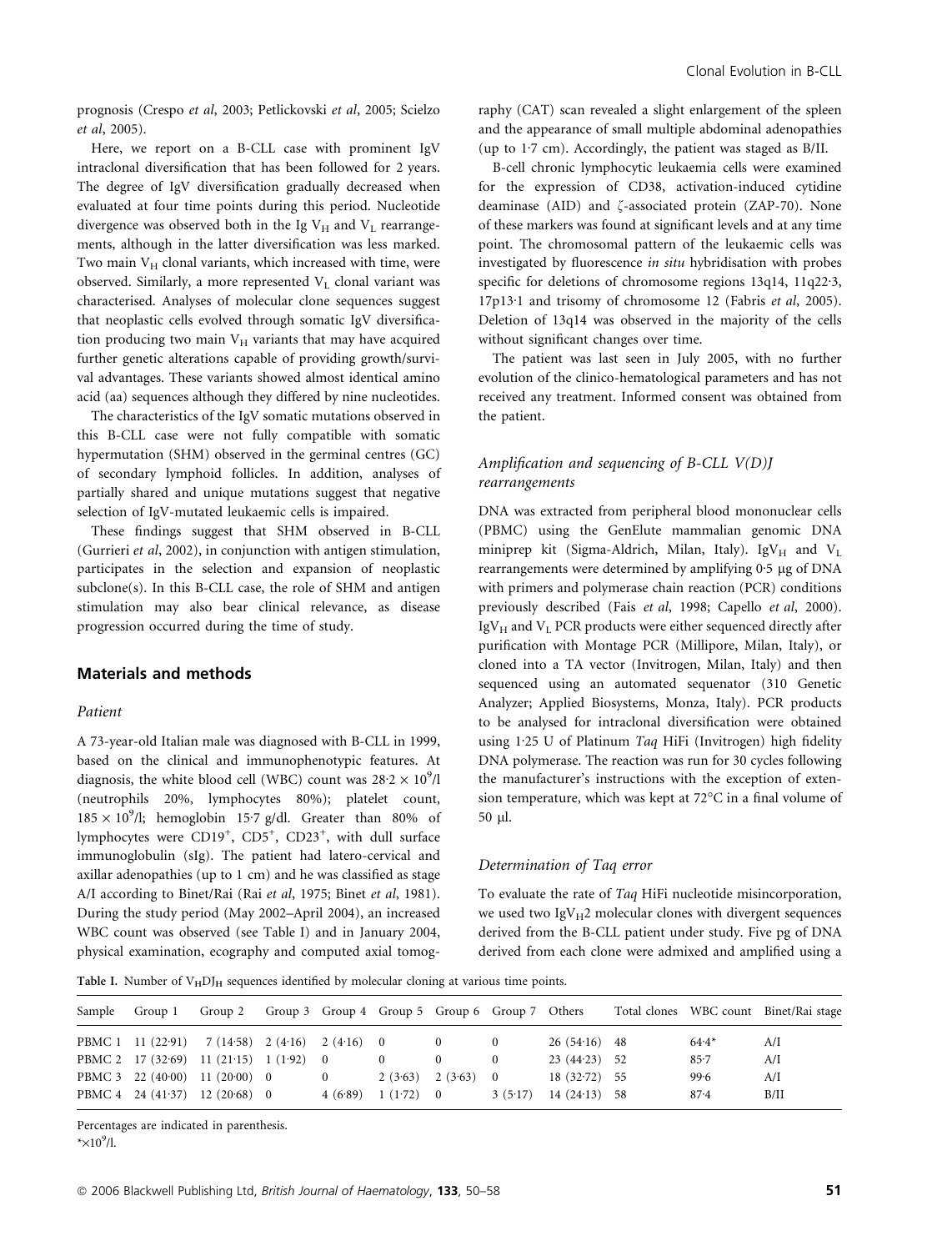$V_{\text{H}}$ 2-J<sub>H</sub> primer pair for 30 cycles under the same conditions and reagent concentrations used for amplification of DNA derived from the patient PBMC. The 500 bp PCR product was gel-purified using the MinElute Gel Extraction Kit (Qiagen, Milan, Italy) and cloned in TA vector (Invitrogen). Sixty molecular clones were sequenced. No nucleotide misincorporation was observed. Two clones derived from PCR cross-over were identified. The manufacturer's reported error rate of Platinum Taq HiFi was  $0.18 \times 10^{-5}$  base/cycle, with a prediction of 1.6 base change in the 30.000 nucleotides sequenced. In our hands, the error rate was lower and was therefore considered to be negligible.

#### Ig  $V_H$  and  $V_L$  sequence analyses

Sequences obtained were compared with Ig germline gene database using IgBlast (available at http://www.ncbi.nlm.nih. gov/igblast/). macvector 6 software (Accelrys; S. Diego, CA, USA) was used for further sequence analyses.

Distribution of mutations among complementary determining region (CDR) and framework (FR) gene segments was evaluated by the Chang–Casali binomial distribution model (Chang & Casali, 1994). Expected replacement (R) mutations were calculated using the formula  $R = n \times \text{CDR}$  Rf (or FR  $Rf \times \text{CDRrel}$  (or FRrel), where *n* is the total number of observed mutations, Rf is the replacement frequency inherent to the CDR or FR, and CDRrel and FRrel are the relative sizes of these segments. Rf were calculated for each individual gene sequence using the INHSUSCALC 1.0 software, kindly provided by Dr Paolo Casali (Center for Immunology, University of California, Irvine, CA, USA). A binomial probability model was used to evaluate whether the excess of R mutations in CDR or their scarcity in FR was because of chance.

Somatic mutations were defined as 'shared' when observed in the totality of  $V_H D J_H$  or  $V_\lambda J_\lambda$  molecular clones, as 'partially shared' when observed in a proportion of the clones and as 'unique' when observed only once in the IgV rearrangements.

#### Statistical analysis

The two-tailed Fisher's exact test was used to determine whether partially shared and unique mutations had a different representation of R and silent (S) mutations. P values  $\leq 0.05$ were considered significant.

## Results

During the characterisation of IgV gene rearrangements in a cohort of B-CLL patients, one case was noted to show nucleotide ambiguities in the sequence derived from the PCR product of the rearranged  $IgV_H2$  family gene used by the neoplastic cells. Therefore, molecular clones derived from the  $V_H$ 2 PCR product were generated and sequenced with the aim of defining the nucleotide composition of the rearranged IgV gene. Sequencing revealed the presence of nucleotide diversification within the rearrangement. Therefore, clonal diversification was evaluated at the different time points available.

#### Analysis of  $IgV_H$  sequences at multiple time points

DNA derived from PBMC was extracted at four time points (May 2002, September 2002, July 2003 and April 2004) and amplified using the  $V_H2$  leader-J<sub>H</sub> primer pair. Altogether, 213 molecular clones derived from these PCR products were sequenced (see Table I). All sequences were clonally related in that they shared a common CDR3 motif. The putative  $IgV_H$ germline gene assigned by analysis was the  $V_H$ 2–5 gene juxtaposed to D2-15 and  $J_H6*02$  gene segments.

At all time points, two groups of identical sequences were more represented than the others (defined as  $\mathrm{V_{H}}$  groups 1 and 2 clones, see Fig 1A). At each time point, these clones ranged from  $37.5\%$  (at the 1st time point) to  $62.0\%$  (at the 4th time point, see Table I for details). Other, less represented, identical clones were occasionally observed (see Table I). Groups 1 and 2 clones differed from the putative germline  $V_H$ 2–5 gene for eight  $(2.7%)$  and 10  $(3.3%)$  nucleotides, respectively. Two additional mutations were observed in the intron region of group 1 clones and one of these mutations was shared by group 2 clones.

Overall, among molecular clones, the mutations compared with the putative germline  $V_H$ 2–5 gene varied from 1.3% (corresponding to four nucleotide substitutions, shared by all molecular clones) to 4.0% (12 nucleotide substitutions). Among the 213 molecular clones, we found 97 different sequences (45.5%). The number of clones that displayed a divergent nucleotide sequence declined with time, from 30 of 48 clones (62.5%) in the 1st sample to 19 of 58 (32.7%) in the last sample analysed.

Nucleotide substitutions were represented mostly by transitions. The transition/transversion (T/T) ratio ranged from 1.27, observed at the 3rd time point to  $4.14$ , at the 2nd time point (see Table IIa).

Analysis of nucleotide substitutions, by the Chang–Casali binomial distribution model, observed in the  $IgV_H$  gene segment in groups 1 and 2 clones indicated a significant preservation of the FR structure ( $P = 0.0095$  and 0.0020, respectively). No significant accumulation of R mutations was observed in the CDR1 and CDR2 regions.

The four mutations observed in the  $V_H$ 2-5 coding region shared by all clones were of  $R$  type (three in the CDR and one in the FR). The analysis of R versus S of partially shared and unique mutations observed in the clones sequenced at the four different time points showed relevant differences. Eight of  $48$  (16 $6\%$ ) of partially shared mutations were represented by  $R$  in comparison with 34 of 62 (54.8%)  $R$ mutations observed among unique mutations  $(P < 0.0001)$ . When CDR and FR regions were considered separately, a highly significant difference was observed in the FR region (Table III).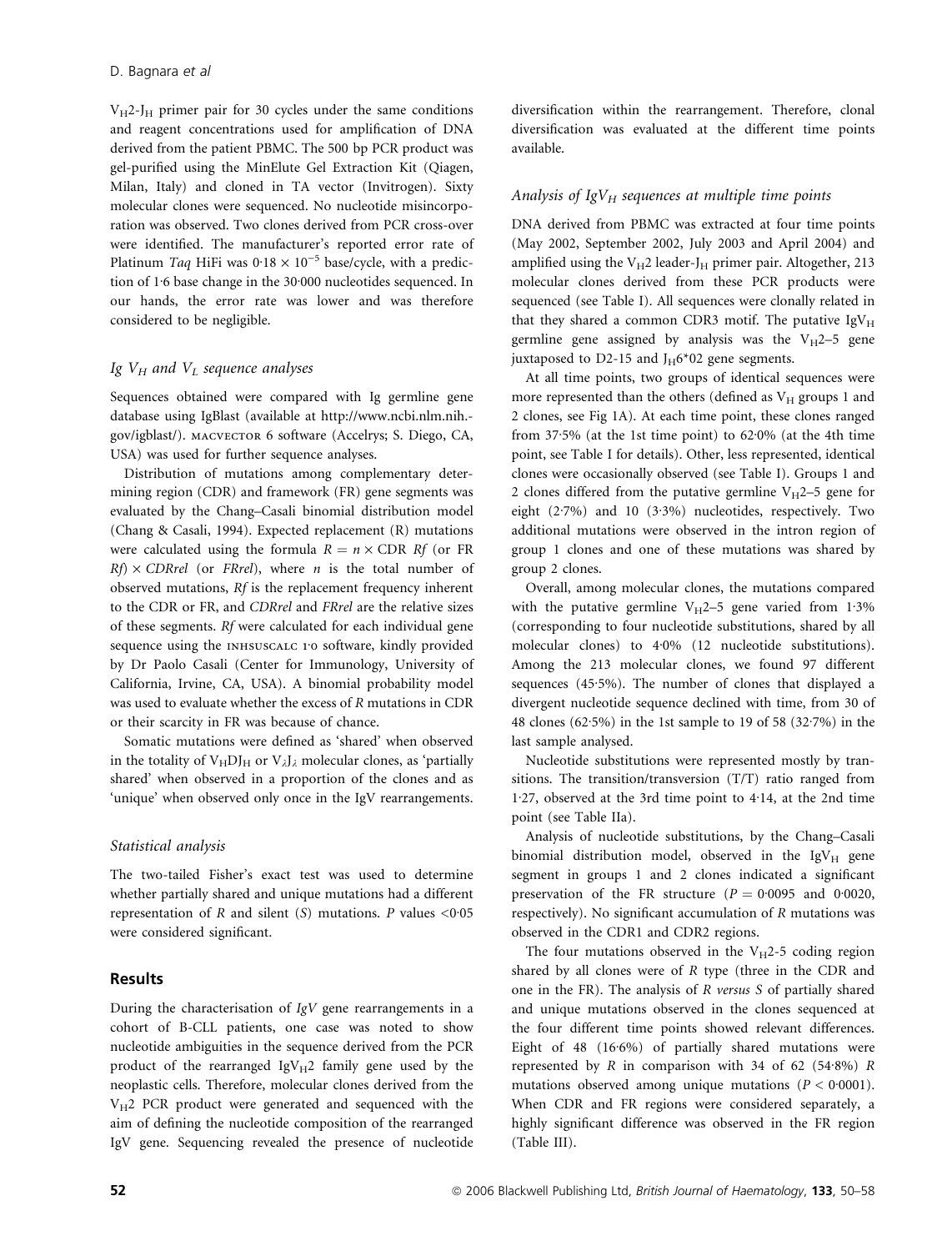| GGT<br>$\begin{array}{c} \vdots \\ \vdots \\ \vdots \end{array}$<br>CAG ATC ACC TTG AAG GAG TCT<br>$\vdots$<br>$\vdots$<br>TOA GGG ACT TOA CGG GTG AAA CAT CAG TITT TOT TGT THG TGG GCT TCA TCT TCT TAT GCT TTC ACA AGG GTC TTG TCC<br>Leader<br>Intron<br>$\begin{array}{c} \vdots \\ \vdots \\ \vdots \\ \vdots \end{array}$<br>- pen<br>クリスティスティスティスティスティスティスティスティスティスティスティスティステ<br>$\begin{array}{c} \vdots \\ \vdots \\ \vdots \\ \vdots \end{array}$<br>TGA GTG CTG<br>TTC ATG<br>ふくさい こうかい きょうしゅう こうきょうこう こうき<br>CCC<br>GCT GAC CAT<br>Leader<br>GCT<br>CCT<br>GCT<br>$\frac{1}{2}$ | GAT<br>エスティング・システィング・システィング・システィング・システィング・システィング・システィング・システィング・システィング・ (種) アイシスティング・システィング・システィング・システィング・システィング<br>GAT GAT<br>CDR <sub>2</sub><br>CTC ATT TAT TGG<br>$\vdots$<br>TGG ATC CGT CAG CCC CCA GGA AAG GCC CTG GAG TGG CTT GCA<br>$\vdots$<br>$\vdots$<br>$\frac{1}{2}$ $\frac{1}{2}$ $\frac{1}{2}$ $\frac{1}{2}$ $\frac{1}{2}$ $\frac{1}{2}$ $\frac{1}{2}$ $\frac{1}{2}$ $\frac{1}{2}$ $\frac{1}{2}$ $\frac{1}{2}$ $\frac{1}{2}$ $\frac{1}{2}$ $\frac{1}{2}$ $\frac{1}{2}$ $\frac{1}{2}$ $\frac{1}{2}$ $\frac{1}{2}$ $\frac{1}{2}$ $\frac{1}{2}$ $\frac{1}{2}$ $\frac{1}{2}$<br>$\vdots$<br>FR <sub>2</sub><br>$\vdots$<br>$\vdots$<br>$\vdots$<br>CCT ACG CTG GAG AAA CCC ACA CAG ACG CTC ACG ACG TGC ACC TTC TCT GGG TTC TCA CTC AGC ACT AGT GGA GTG GGT GTG GGC<br>CDRI<br>$\begin{array}{ccc} \bullet & \bullet & \bullet \\ \bullet & \bullet & \bullet \\ \bullet & \bullet & \bullet \end{array}$<br>医心包皮炎 医皮质 医皮质 医单位 医单位 医骨骨 医骨骨 医单位 医单位 医骨骨 医骨骨 医骨骨 医骨骨 医骨骨 医单位 医骨骨<br>FR1<br>$\vdots$<br>$\vdots$ | CAC<br>GCA<br>COC THE GOL COA TOT CTO AGO AGO AGO CTC ACC ARG GAC ARA AGO TOC ARA AAC CHO GTC CTT ACA ATG ACC ARC ATG GAC COT GTG GAC AGO ACA TOR TAT TAT TOT<br>ひょうこう こうこうきょう こうしょう こうきょう こうしん こうきょう こうしん こうしん こうしょう こうしん こうしん こうしん こうしゅう こうしゅ<br>FR <sub>3</sub><br>医皮质性皮质 医皮肤病 医皮肤病 医阿尔伯氏征 医心包 医心包 医心包 医心包 医心包 医心包 医心包 医心包 医心包<br>CDR <sub>2</sub><br>AAG | GGT AITG GAC GITC TGG GGC CAA GGG ACC ACG GITC ACC GITC TICC<br>FR4<br>TAC<br>JH6*02<br>GGA TAT TGT AGT GGT G<br>CDR <sub>3</sub><br>$\overline{a}$ | エスティング・ファイン ファイン・ファイン ファイン・ファイン ファイン・ファイン<br>$\frac{9}{10}$<br>$\frac{9}{10}$<br>#choose control director of the control of the control of the control of the control of the control of the control of the control of the control of the control of the control of the control of the control of the control o<br>DEC TOT DOC TOO TO THE ALL AND TO THE ALL AND TO THE RACE TO THE RACE TO THE RACE TO THE TABLE<br>ACT AG | TTC<br>$\vdots$<br>$\frac{1}{5}$<br>TTT<br>ECC<br>GEG TEA GOC CCT GCC CCT GCC CCC GCC CCA GTC TTA GTC CCC ACA GAT CCC AAG TTG AGC CCG CCC TGA ARC CCG AAA GCC CAG ACA CAG ACA CCT CTG GCG ACT CCC AAT GGG AAR GGG AAR GGG AAR GGG AAR GGG AAR GGG AAR GGG AAR GGG AAR GGG AAR GG<br>Intron<br>$\begin{array}{c}\n\vdots \\ \vdots \\ \vdots \\ \vdots\n\end{array}$<br>TCT GCA CAG<br>Leader | TAC CAG<br>$\vdots$<br><b>TGG</b><br>GCT TAT<br>TEG TRAD GRG COR CAG COR COC TOG GTG TCA GTG TCC CCA GGA CAG ACG ACC AGG ATC ACC TOG TCC TCT GGA GAT GCA TTG CCA AAG CAA TAT<br>CDR1<br>FR <sub>1</sub><br>$\vdots$<br>$\vdots$<br>$\frac{1}{2}$<br>ふくさん きんきょう きんこう きんこう きんきょう きんじゅう きんきょう きんじょう こうきょう きんじゅう<br>AAG CCC CCT CTC TTG TTC TTC CTT GCA GOC TCT GAG GCC<br>Leader | TAT<br>Ì<br>GAC<br>59<br>GAG<br>GGG THEO CORG CORG COAR TILE GGC POC AGC ACA ACA ACA ACA GILE ACG TILG ACC ALC ATC AFC AGT GGA GILE CAG GCA GAA GAC<br>FR <sub>3</sub><br>CCC TCA<br>GAG AGG<br>CDR <sub>2</sub><br>CAG AAG CCA GGC CAG GCC GCTG CTG GTG ATA TAT AAA GAC AGT<br>$\frac{1}{2}$<br>- contract of the company of the contract of the contract of the contract of the contract of the contract of t<br>FR <sub>2</sub> | $\circ$<br>GGA GGG ACC AAG GTG ACC GTC<br>$\vdots$<br>GGC<br>E<br>$\vdots$<br>T TGG GTG<br>JA3*02<br>AC <sub></sub><br>WL Group 1<br>GGT<br>CAA TCA GCA GAC AGC AGT<br>CDR <sub>3</sub><br>TAC TGT | Fig. 1. Alignment of V <sub>H</sub> groups 1 and 2 clone sequences with putative germline IgV segment genes. Dark grey regions indicate the V <sub>H</sub> leader sequence. Light grey regions indicate CDR regions. R<br>particular and the control lattage (R) Alignmant of V, group compares with putto genulus laV, compart gang lank more point of a lank more among train the more indicate |
|--------------------------------------------------------------------------------------------------------------------------------------------------------------------------------------------------------------------------------------------------------------------------------------------------------------------------------------------------------------------------------------------------------------------------------------------------------------------------------------------------------------------------------------------------------------------------------------------|-------------------------------------------------------------------------------------------------------------------------------------------------------------------------------------------------------------------------------------------------------------------------------------------------------------------------------------------------------------------------------------------------------------------------------------------------------------------------------------------------------------------------------------------------------------------------------------------------------------------------------------------------------------------------------------------------------------------------------------------------------------------------------------------------------------------------------------------------------------------------------------------------------------------------------------------------------------------------------------------------------------------------|--------------------------------------------------------------------------------------------------------------------------------------------------------------------------------------------------------------------------------------------------------------------------------------------------------------------------------------------------------------|-----------------------------------------------------------------------------------------------------------------------------------------------------|----------------------------------------------------------------------------------------------------------------------------------------------------------------------------------------------------------------------------------------------------------------------------------------------------------------------------------------------------------------------------------------------------------------------------|----------------------------------------------------------------------------------------------------------------------------------------------------------------------------------------------------------------------------------------------------------------------------------------------------------------------------------------------------------------------------------------------|-------------------------------------------------------------------------------------------------------------------------------------------------------------------------------------------------------------------------------------------------------------------------------------------------------------------------------------------------------------------------------|------------------------------------------------------------------------------------------------------------------------------------------------------------------------------------------------------------------------------------------------------------------------------------------------------------------------------------------------------------------------------------------------------------------------------------|----------------------------------------------------------------------------------------------------------------------------------------------------------------------------------------------------|---------------------------------------------------------------------------------------------------------------------------------------------------------------------------------------------------------------------------------------------------------------------------------------------------------------------------------------------------------------------------------------------------|
| $\sim$<br>VH group<br>VH group<br>$TgVH$ $2-5$<br>₹                                                                                                                                                                                                                                                                                                                                                                                                                                                                                                                                        | VH group 2<br>VH group 1<br>$IgVH$ $2-5$                                                                                                                                                                                                                                                                                                                                                                                                                                                                                                                                                                                                                                                                                                                                                                                                                                                                                                                                                                                | VH group 1<br>$\mathbb{N}$<br>dronb<br>$TgVH$ $2-5$<br>ă                                                                                                                                                                                                                                                                                                     | $D2 - 15$                                                                                                                                           | VH group 1<br>$\sim$<br>group<br>$\overline{5}$                                                                                                                                                                                                                                                                                                                                                                            | $\overline{\phantom{0}}$<br>VL Group<br>$W3-25$<br>ම                                                                                                                                                                                                                                                                                                                                         | VL Group 1<br>$W13-25$                                                                                                                                                                                                                                                                                                                                                        | VL Group 1<br>$W_{0.3-25}$                                                                                                                                                                                                                                                                                                                                                                                                         | $W3 - 25$                                                                                                                                                                                          |                                                                                                                                                                                                                                                                                                                                                                                                   |

mutations are indicated by capital letters. (B) Alignment of V<sub>L</sub> group 1 clone sequence with putative germline IgV<sub>k</sub> segment genes. Dark grey regions indicate V<sub>k</sub> leader sequence. Light grey regions indicate sequence. Light grey regions indicate ಕ  $\frac{16}{2}$ Fig 1. (A) Alignment of V<sub>H</sub> groups 1 and 2 clone sequences with putative germline IgV segment genes. Dark grey regions indicate the V<sub>H</sub> leader sequence mutations are indicated by capital letters. (B) Alignment of V<sub>L</sub> g CDR regions. R mutations are indicated with capital letters.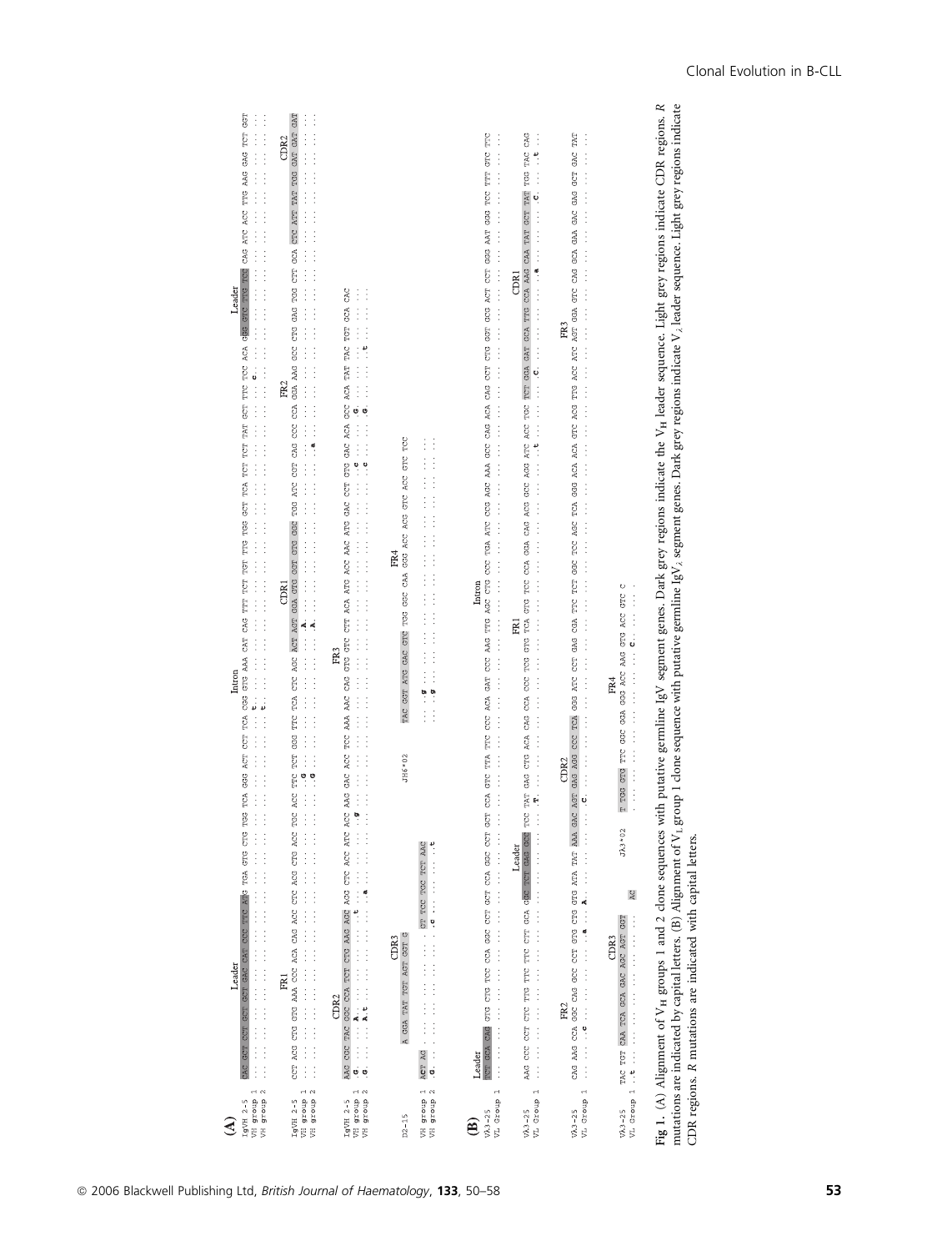Table II. Transitions and transversions observed in the (a)  $V<sub>H</sub>DI<sub>H</sub>$  (b) V<sub>2</sub>J<sub>2</sub> molecular clones.

| Sample            | Transitions | Transversions  | T/T ratio |  |
|-------------------|-------------|----------------|-----------|--|
| (a)               |             |                |           |  |
| PBMC <sub>1</sub> | 32          | 15             | 2.13      |  |
| PBMC <sub>2</sub> | 29          | 7              | 4.14      |  |
| PBMC <sub>3</sub> | 23          | 18             | 1.27      |  |
| PBMC <sub>4</sub> | 21          | 8              | 2.62      |  |
| Total             | 105         | 48             | 2.18      |  |
| (b)               |             |                |           |  |
| PBMC <sub>1</sub> | 17          | 6              | 2.83      |  |
| PBMC <sub>2</sub> | 14          | 5              | 2.80      |  |
| PBMC <sub>3</sub> | 13          | 5              | 2.60      |  |
| PBMC <sub>4</sub> | 11          | $\overline{4}$ | 2.75      |  |
| Total             | 55          | 20             | 2.75      |  |

#### Analysis of  $IgV<sub>L</sub>$  sequences at multiple time points

The IgV<sub>L</sub> chain was amplified using V<sub>2</sub>3 leader-J<sub>2</sub> primer pair at each time point. Molecular clones derived from single PCR products were sequenced and analysed to evaluate the intraclonal diversification at the  $IgV_L$  chain level. Ninety-two molecular clones were examined (Table IV). Similar to the  $IgV_H2$  molecular clones, all sequences shared a common CDR3 motif. The putative IgV<sub>2</sub> germline gene assigned was V<sub>2</sub>3-25, which was juxtaposed to the  $J_{\lambda}3*02$  gene segment. Nucleotide divergence was observed in 35 of 92 molecular clones (38%). The number of clones that displayed divergent nucleotide sequence decreased with time, ranging from 12 of 25 clones (48%) in the 1st sample analysed to 6 of 24 (25%) in the last sample. A single, more represented sequence was tracked in every sample (defined as  $V<sub>L</sub>$  group 1, shown in Fig 1B). The representation of this sequence varied at each time point, from 52% (at the 1st time point) to  $79.1\%$  (at 4th time point, see Table II for details).  $V_L$  group 1 sequence showed 11 nucleotide differences  $(4.0%)$  when compared with the putative  $V_{\lambda}$ 3-25 germline gene. Overall, among molecular clones, the divergence from the putative coding germline  $V_{\lambda}$ 3-25 gene ranged from seven to 12 mutations  $(2.4\%$  and  $4.2\%$ , respectively). The Chang–Casali analysis of the  $V<sub>L</sub>$  group 1 sequence showed a significant preservation of FR sequences

Table IV. Number of  $V_{\lambda}J_{\lambda}$  sequences identified by molecular cloning at various time points.

| Sample            | Group 1  | Group 2  | Others   | Total clones |
|-------------------|----------|----------|----------|--------------|
| PBMC 1            | 13(520)  | 2(8.0)   | 10(40.0) | 25           |
| PBMC <sub>2</sub> | 13(61.9) | $\Omega$ | 8(38.1)  | 21           |
| PBMC <sub>3</sub> | 15(68.1) | 0        | 7(31.8)  | 22           |
| PBMC <sub>4</sub> | 19(79.1) |          | 5(20.8)  | 24           |
|                   |          |          |          |              |

Percentages are indicated in parenthesis.

 $(P = 0.0166)$ , whereas no significant accumulation of R mutations was observed in the CDR. Similar to the  $V_H$ sequences, transitions exceeded transversions (see Table IIb). The T/T ratio did not show significant variation among the time points (range  $2.60-2.83$ ).

#### H and L CDR3 analysis

HCDR3 was composed of 17 aa. Based on the aa composition, molecular clones could be clustered into four variants. The CDR3 prototypical sequence was that observed in the clone with the lowest number of mutations (3G042-CL24). Three additional variants of this CDR3 aa sequence (shown in Fig 2) were repeatedly used at the different time points. In one case, a single aa change was present (Ala at position 100b replaced with Thr). In a 3rd variant, Ala at position 100b and Thr at position 100c were replaced with Gly and Ser, respectively. Finally, a 4th group of clones displayed an additional  $Ser$  > Thr substitution at position 95 in addition to those described in the previous group. The estimated isoelectric point (pI) of all HCDR3 variants was 5.95.

An LCDR3 consisted of 10 aa. The aa sequences were preserved among all molecular clones studied. The estimated pI was  $3.43$ .

#### **Discussion**

We report a case of B-CLL in which IgV intraclonal diversification was evaluated over a period of 2 years. Expression of CD38, ZAP-70 and AID was never observed. We thus failed to detect markers that are associated with IgV intraclonal

Table III. Partially shared versus unique  $V_H D I_H$  mutations at various time points.

|                   | CDR partially<br>shared mutations |    | FR partially shared<br>mutations |    | CDR unique<br>mutations |   | FR unique<br>mutations |    | Total partially<br>shared mutations |    | Total unique<br>mutations |    |
|-------------------|-----------------------------------|----|----------------------------------|----|-------------------------|---|------------------------|----|-------------------------------------|----|---------------------------|----|
| Sample            | R                                 | S  | R                                | S  | $\boldsymbol{R}$        | S | R                      | .S | R                                   | S  | R                         |    |
| PBMC 1            |                                   | 4  |                                  | 9  | $\overline{4}$          | 2 | 6                      |    |                                     | 13 | 10                        | 9  |
| PBMC <sub>2</sub> | $\mathbf{0}$                      |    | 2                                | 5  | 5                       |   | 9                      | C. | $\mathcal{L}$                       | 7  | 14                        | 3  |
| PBMC <sub>3</sub> |                                   |    | 2                                |    | $\mathbf{0}$            | 3 | 8                      |    | 3                                   | 10 | 8                         | 10 |
| PBMC <sub>4</sub> | $\Omega$                          |    |                                  |    | $\Omega$                | 3 | $\overline{c}$         | 3  |                                     | 10 | 2                         | 6  |
| Totals            | $2^*$                             | 12 | $6***$                           | 28 | $9*$                    | 9 | $25**$                 | 19 | $8***$                              | 40 | $34***$                   | 28 |

\*P = not significant; \*\*P = 0.0005; \*\*\*P < 0.0001.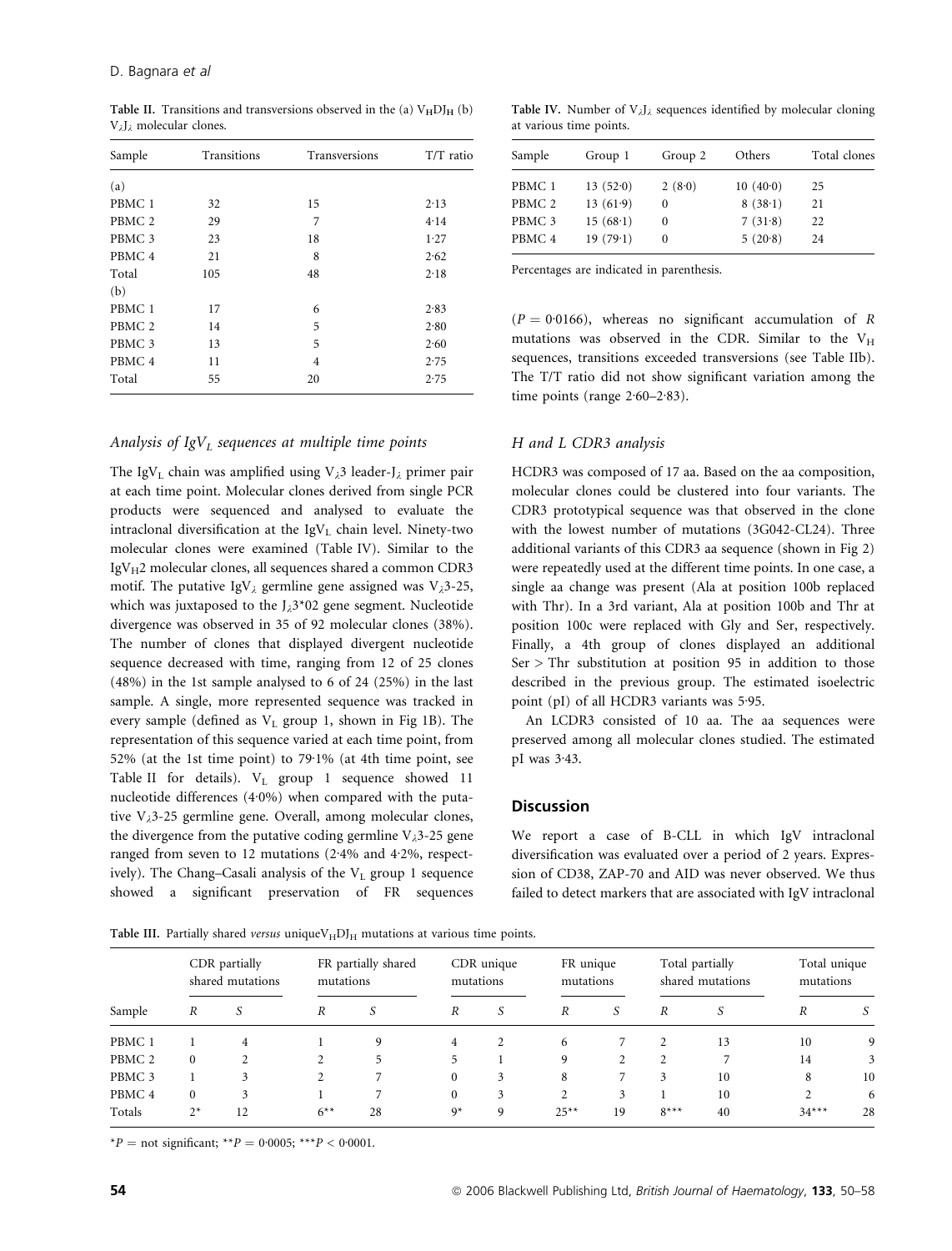| SRGYCSGATCSNYGMDV                         | Progenitor variant 1 (from 3G042-CL24) |                                 |  |  |  |  |
|-------------------------------------------|----------------------------------------|---------------------------------|--|--|--|--|
| . T                                       | Variant 2                              |                                 |  |  |  |  |
| .GS                                       | Variant 3                              | Observed in $V_H$ group 2 clone |  |  |  |  |
| $T\ldots\ldots$ . GS $\ldots\ldots\ldots$ | Variant 4                              | Observed in $V_H$ group 1 clone |  |  |  |  |

Fig 2. IgV<sub>H</sub> amino acid sequences of CDR3 that were more frequently observed among molecular clones.

heterogeneity. In addition, leukaemic cells showed a deletion of chromosome13q14.

In spite of the apparent homogeneity of the neoplastic cells, analyses of rearranged IgV genes showed a profound heterogeneity. Two more frequent variants of  $V<sub>H</sub>D<sub>H</sub>$  rearrangement were identified. These variants differed by nine nucleotides in the coding region (see Fig 1A). However, the nucleotide differences resulted in a unique conservative Ser > Thr substitution, located in the CDR3 region (at position 95, see Fig 2).  $V_H$  groups 1 and 2 sequences tended to increase with time. In particular, group 1 variant almost doubled its relative percentage among the clones sequenced when the first and the last time point analysed were compared (see Table I).

A similar analysis was also performed on  $V_iJ_i$  rearrangement. In this case, the nucleotide divergence was less striking. We identified a sequence that was more represented among the others. Similarly to  $V_H$  groups 1 and 2 variants, the frequency of this sequence increased with time (see Table IV).

Intraclonal diversification, defined by the number of diverse  $V<sub>H</sub>DI<sub>H</sub>$  rearrangements, involved most of the clones (62.5%) at the earliest time point and reduced to  $32.7%$  at the latest time point. Reduction of intraclonal diversification paralleled the emergence of  $V_H$  groups 1 and 2 clones. A similar pattern was observed in the  $V_{\lambda}J_{\lambda}$  molecular clones. Thus, the decreased rate of intraclonal diversification seemed to reflect the emergence of a clone(s) that probably acquired survival/growth advantage and limited its ability to somatically diversify the BCR. This hypothesis is supported by the concomitant increase in the WBC count (see Table I). It has to be emphasised that this analysis does not provide an accurate estimate of the diverse leukaemic subclone composition but it may offer a reliable representation of the general trend of the clonal evolution.

Table V. Partially shared and unique nucleotide substitutions in the  $V<sub>H</sub>DI<sub>H</sub>$  sequences.

|                                                            | G > H | A > B          | C > D                                       | T > V |
|------------------------------------------------------------|-------|----------------|---------------------------------------------|-------|
| PBMC 1                                                     | 12    | 6              | 10                                          | 14    |
| PBMC <sub>2</sub>                                          | 7     | 10             | 6                                           | 8     |
| PBMC <sub>3</sub>                                          | 9     | 6              | 8                                           | 13    |
| PBMC <sub>4</sub>                                          | 6     | $\overline{c}$ | 6                                           | 10    |
| Total                                                      |       |                | 35 (25.9%) 24 (17.7%) 31 (22.9%) 45 (33.3%) |       |
| Observed                                                   | G     | A              | C                                           | Т     |
| nucleotide frequency 23.9%<br>of IgV <sub>H</sub> 2–5 gene |       | $22.1\%$       | $29.3\%$                                    | 24.6% |

 $H = A$ , C or T;  $B = C$ , G or T;  $D = A$ , G or T;  $V = A$ , C or G.

Some considerations can be drawn on the nature of the somatic mutations observed. An SHM occurring in GC shows higher T/T ratio in comparison with randomly occurring somatic point mutations that are expected to be one-third transitions and two-third transversions (Yelamos et al, 1995). In the V(D)J sequences analysed, the T/T ratios observed were always higher than 1 (see Table IIa and b). In contrast, the higher frequency of A nucleotide substitutions described in SHM occurring in GC (Steele et al, 2004) was not observed (see Table V). Both these features are in agreement with a previous report (Gurrieri et al, 2002).

Analysis of partially shared mutations compared with unique mutations of  $IgV_H$  sequences shows that the latter are more often of an R type (see Table III). When considering the CDR and FR regions, significant numbers of unique mutations of an R type were observed in an FR regions (see Table III). This pattern was reminiscent of the higher number of R mutations observed in the FR regions in SHM occurring in non-functional  $V<sub>H</sub>DI<sub>H</sub>$  rearrangements (Dorner *et al*, 1998). Thus, it may be assumed that most of these R mutations do not provide better antigen fitting to the BCR. This suggests that neoplastic cells do not undergo the negative selection observed in GC. An alternative possibility is that an SHM of leukaemic cells occurs in extrafollicular sites, in the absence of T-cell help, as described in hyper-IgM disease (Weller et al, 2001) and in an animal model (de Vinuesa et al, 2000). However, the mechanism of B-cell selection undergoing an SHM in the absence of T-cell help remains to be determined.

A positive selection of leukaemic cells based on an antigen recognition is suggested by the nucleotide substitutions observed in the more represented clones  $(V_H$  groups 1 and 2 and VL group 1) as significant preservation of an FR is observed. In addition, it is of note that, although the  $V_H$ groups 1 and 2 sequences differed by nine nucleotides, only one conservative change was observed. Considering the nucleotide composition of the putative ancestor rearrangement clone 3G024-CL24, the expected number of R mutations generated from nine random nucleotide substitutions would be of 6.76 ( $P < 0.0001$ ). This observation reinforces the possibility that interaction with an antigen guided the selection of these neoplastic clones. Accordingly, leukaemic cells harbouring the unique mutations would represent cells with suboptimal BCR antigen recognition and therefore would be observed only transiently in the peripheral blood. In this regard, it would be of interest to determine the antigen specificity of the diverse BCR we identified and evaluate possible changes of antigen affinity. Indeed, studies showed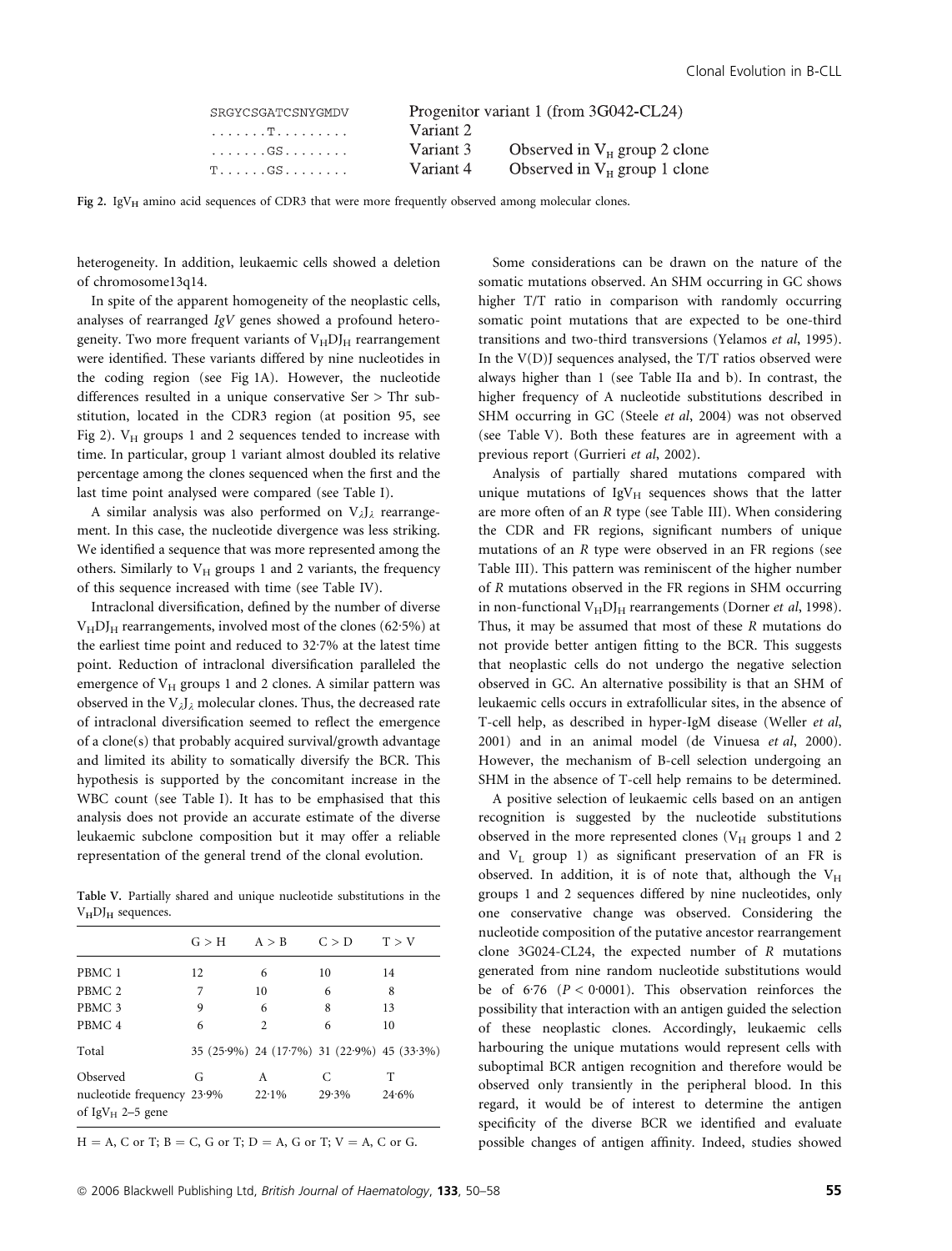

Fig 3. Genealogical tree representing clonal evolution of  $V<sub>H</sub>DI<sub>H</sub>$  clones. The tree was created by considering partially shared mutations observed in the CDR2–FR3–CDR3 region, which accounts for the large majority of partially shared substitutions. Clone 3G042-CL24 was chosen as the ancestor sequence, as it showed the lowest degree of diversity in comparison with the putative germline  $V_H2-5$  gene. Replacement mutations are indicated on the lower side of the bars as capital letters. Silent mutations are indicated on the upper side with small letters.  $n$  indicates the number of variants identified in each cluster (clusters are defined as A, B, C, D and E). The asterisk indicates a partially shared mutation in the intron region first observed in a proportion of cluster C clones and then stably represented in cluster D variants.

that the BCR of B-CLL cells recognise autoantigen(s) (Sthoeger et al, 1989; Herve et al, 2005) and therefore this point is worth being addressed in future studies.

Another possibility may be related to an inherent capability of this leukaemic cell clone to undergo SHM. However, the above-reported analyses suggest that the survival (and possibly the expansion) of certain clones is influenced by the interaction of their BCR with an antigen.

In order to represent the clonal evolution and diversification of neoplastic cells, a genealogical tree was created using the information derived from all  $V_H D J_H$  molecular clones (see Fig 3). For simplicity, we considered the more informative partially shared mutations observed in the CDR2–FR3–CDR3 region of the  $IgV_H$  gene segment to be comprehensive of the vast majority of partially shared mutations observed. These mutations allowed definition of five clusters of clones (termed A, B, C, D and E). As the progenitor sequence, we used the molecular clone 3G042-CL24, which displays the lowest amount of somatic mutations. These substitutions are shared among all clones sequenced. In the 3G042-CL24 sequence, a consensus was defined by the absence of partially shared mutations identified in the other clones. This consensus sequence was present in 14 of 97 variants (cluster A) and generated two main clusters (B and C). Cluster C branched into two additional clusters (D and E). Cluster D shows most of the variants observed (48/97) and includes the  $V_H$  group 1 sequence. Cluster E included  $V_H$  group 2 sequence and was composed of 16 variants. From this tree, it was possible to deduce that somatic diversification occurred in the less mutated progenitor sequences as well as in the more mutated clones.

Evidence that antigen selection plays a promoting role in B-CLL comes from several reports (Tobin et al, 2003; Ghiotto et al, 2004; Messmer et al, 2004; Widhopf et al, 2004). However, our study may add further details on the role of antigen stimulation in disease evolution. Indeed, it must be noted that in the B-CLL case described here, the status of known disease prognostic markers (lack of expression of CD38, ZAP-70 and AID and chromosome 13q14 deletion) was in agreement with a favourable clinical course (Damle et al, 1999; Crespo et al, 2003; Guarini et al, 2003; McCarthy et al, 2003). In addition, the percent of somatic mutations of  $IgV$ genes observed in the more represented V(D)J clones (higher than 2%) also provides a favourable prognostic factor (Damle et al, 1999; Hamblin et al, 1999). Nonetheless, the patient progressed from stage A/I to B/II, suggesting that an SHM, together with antigen stimulation/selection, may play a relevant role in disease evolution.

## Acknowledgements

This work was supported by grants from Ministero per l'Istruzione l'Università e la Ricerca Scientifica (MIUR), Progetto Finalizzato, Ministero della Salute ('Alterazioni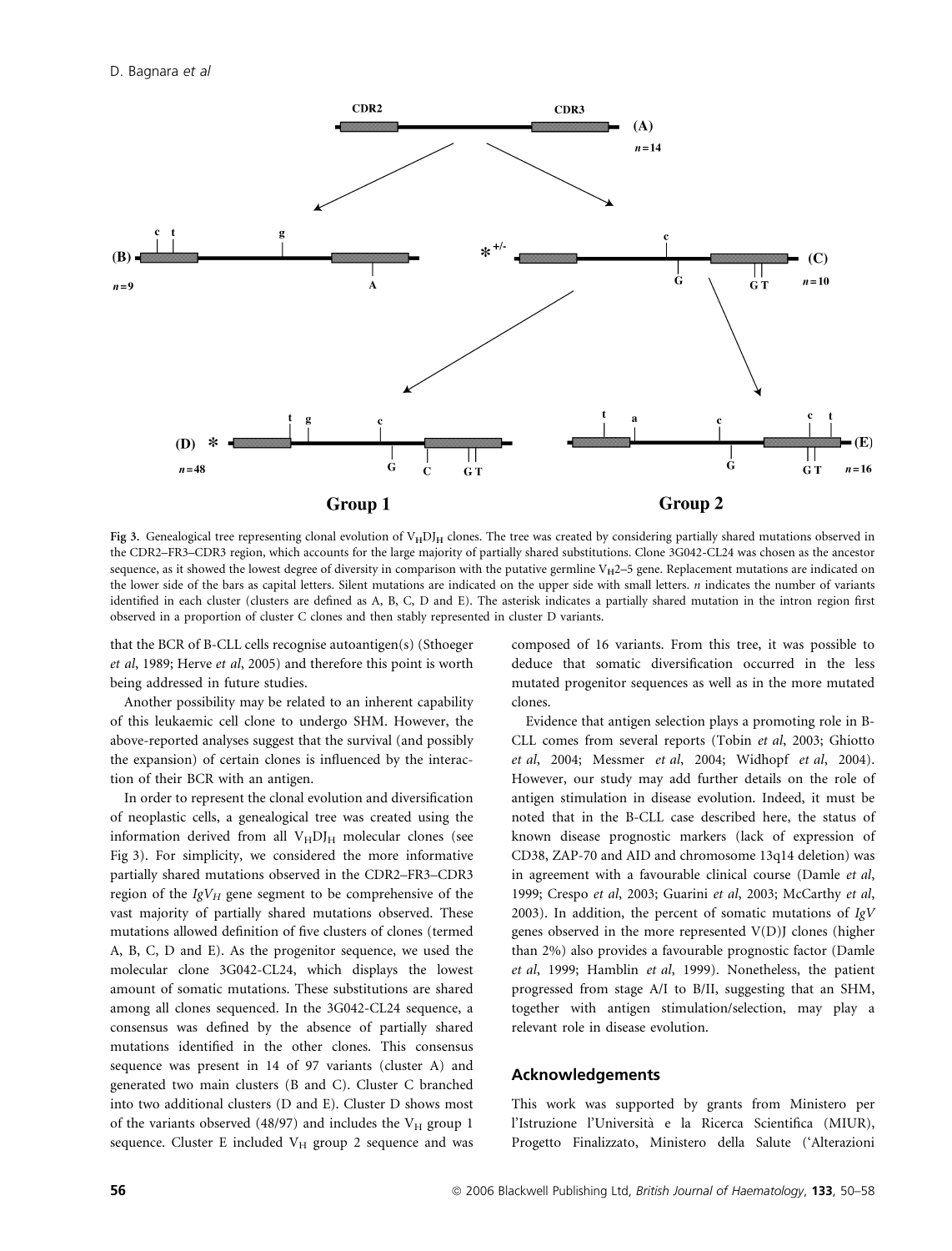Geniche nelle Leucemie Acute'), Compagnia di S. Paolo, Torino and Associazione 'Davide Ciavattini' Onlus to C.E.G. and E.C.

## References

- Binet, J.L., Auquier, A., Dighiero, G., Chastang, C., Piguet, H., Goasguen, J., Vaugier, G., Potron, G., Colona, P., Oberling, F., Thomas, M., Tchernia, G., Jacquillat, C., Boivin, P., Lesty, C., Duault, M.T., Monconduit, M., Belabbes, S. & Gremy, F. (1981) A new prognostic classification of chronic lymphocytic leukemia derived from a multivariate survival analysis. Cancer, 48, 198–206.
- Capello, D., Fais, F., Vivenza, D., Migliaretti, G., Chiorazzi, N., Gaidano, G. & Ferrarini, M. (2000) Identification of three subgroups of B cell chronic lymphocytic leukemia based upon mutations of BCL-6 and IgV genes. Leukemia, 14, 811–815.
- Chang, B. & Casali, P. (1994) The CDR1 sequences of a major proportion of human germline Ig VH genes are inherently susceptible to amino acid replacement. Immunology Today, 15, 367–373.
- Chapman, C.J., Zhou, J.X., Gregory, C., Rickinson, A.B. & Stevenson, F.K. (1996) VH and VL gene analysis in sporadic Burkitt's lymphoma shows somatic hypermutation, intraclonal heterogeneity, and a role for antigen selection. Blood, 88, 3562–3568.
- Chiorazzi, N., Rai, K.R. & Ferrarini, M. (2005) Chronic lymphocytic leukemia. The New England Journal of Medicine, 352, 804–815.
- Crespo, M., Bosch, F., Villamor, N., Bellosillo, B., Colomer, D., Rozman, M., Marce, S., Lopez-Guillermo, A., Campo, E. & Montserrat, E. (2003) ZAP-70 expression as a surrogate for immunoglobulin-variable-region mutations in chronic lymphocytic leukemia. The New England Journal of Medicine, 348, 1764–1775.
- Damle, R.N., Wasil, T., Fais, F., Ghiotto, F., Valetto, A., Allen, S.L., Buchbinder, A., Budman, D., Dittmar, K., Kolitz, J., Lichtman, S.M., Schulman, P., Vinciguerra, V.P., Rai, K.R., Ferrarini, M. & Chiorazzi, N. (1999) Ig V gene mutation status and CD38 expression as novel prognostic indicators in chronic lymphocytic leukemia. Blood, 94, 1840–1847.
- Degan, M., Bomben, R., Bo, M.D., Zucchetto, A., Nanni, P., Rupolo, M., Steffan, A., Attadia, V., Ballerini, P.F., Damiani, D., Pucillo, C., Poeta, G.D., Colombatti, A. & Gattei, V. (2004) Analysis of IgV gene mutations in B cell chronic lymphocytic leukaemia according to antigen-driven selection identifies subgroups with different prognosis and usage of the canonical somatic hypermutation machinery. British Journal of Haematology, 126, 29–42.
- Dorner, T., Brezinschek, H.P., Foster, S.J., Brezinschek, R.I., Farner, N.L. & Lipsky, P.E. (1998) Delineation of selective influences shaping the mutated expressed human Ig heavy chain repertoire. The Journal of Immunology, 160, 2831–2841.
- Fabris, S., Agnelli, L., Mattioli, M., Baldini, L., Ronchetti, D., Morabito, F., Verdelli, D., Nobili, L., Intini, D., Callea, V., Stelitano, C., Lombardi, L. & Neri, A. (2005) Characterization of oncogene dysregulation in multiple myeloma by combined FISH and DNA microarray analyses. Genes Chromosomes and Cancer, 42, 117–127.
- Fais, F., Ghiotto, F., Hashimoto, S., Sellars, B., Valetto, A., Allen, S.L., Schulman, P., Vinciguerra, V.P., Rai, K., Rassenti, L.Z., Kipps, T.J., Dighiero, G., Schroeder, Jr, H.W., Ferrarini, M. & Chiorazzi, N. (1998) Chronic lymphocytic leukemia B cells express restricted sets of mutated and unmutated antigen receptors. Journal of Clinical Investigation, 102, 1515–1525.
- Ghiotto, F., Fais, F., Valetto, A., Albesiano, E., Hashimoto, S., Dono, M., Ikematsu, H., Allen, S.L., Kolitz, J., Rai, K.R., Nardini, M., Tramontano, A., Ferrarini, M. & Chiorazzi, N. (2004) Remarkably similar antigen receptors among a subset of patients with chronic lymphocytic leukemia. The Journal of Clinical Investigation, 113, 1008–1016.
- Guarini, A., Gaidano, G., Mauro, F.R., Capello, D., Mancini, F., De Propris, M.S., Mancini, M., Orsini, E., Gentile, M., Breccia, M., Cuneo, A., Castoldi, G. & Foa, R. (2003) Chronic lymphocytic leukemia patients with highly stable and indolent disease show distinctive phenotypic and genotypic features. Blood, 102, 1035– 1041.
- Gurrieri, C., McGuire, P., Zan, H., Yan, X.J., Cerutti, A., Albesiano, E., Allen, S.L., Vinciguerra, V., Rai, K.R., Ferrarini, M., Casali, P. & Chiorazzi, N. (2002) Chronic lymphocytic leukemia B cells can undergo somatic hypermutation and intraclonal immunoglobulin V(H)DJ(H) gene diversification. The Journal of Experimental Medicine, 196, 629–639.
- Hamblin, T.J., Davis, Z., Gardiner, A., Oscier, D.G. & Stevenson, F.K. (1999) Unmutated Ig V(H) genes are associated with a more aggressive form of chronic lymphocytic leukemia. Blood, 94, 1848– 1854.
- Herve, M., Xu, K., Ng, Y.S., Wardemann, H., Albesiano, E., Messmer, B.T., Chiorazzi, N. & Meffre, E. (2005) Unmutated and mutated chronic lymphocytic leukemias derive from self-reactive B cell precursors despite expressing different antibody reactivity. The Journal of Clinical Investigation, 115, 1636–1643.
- Jain, R., Roncella, S., Hashimoto, S., Carbone, A., Francia di Celle, P., Foa, R., Ferrarini, M. & Chiorazzi, N. (1994) A potential role for antigen selection in the clonal evolution of Burkitt's lymphoma. The Journal of Immunology, 153, 45–52.
- Matolcsy, A., Schattner, E.J., Knowles, D.M. & Casali, P. (1999) Clonal evolution of B cells in transformation from low- to high-grade lymphoma. European Journal of Immunology, 29, 1253–1264.
- McCarthy, H., Wierda, W.G., Barron, L.L., Cromwell, C.C., Wang, J., Coombes, K.R., Rangel, R., Elenitoba-Johnson, K.S., Keating, M.J. & Abruzzo, L.V. (2003) High expression of activation-induced cytidine deaminase (AID) and splice variants is a distinctive feature of poorprognosis chronic lymphocytic leukemia. Blood, 101, 4903–4908.
- Messmer, B.T., Albesiano, E., Efremov, D.G., Ghiotto, F., Allen, S.L., Kolitz, J., Foa, R., Damle, R.N., Fais, F., Messmer, D., Rai, K.R., Ferrarini, M. & Chiorazzi, N. (2004) Multiple distinct sets of stereotyped antigen receptors indicate a role for antigen in promoting chronic lymphocytic leukemia. The Journal of Experimental Medicine, 200, 519–525.
- Petlickovski, A., Laurenti, L., Li, X., Marietti, S., Chiusolo, P., Sica, S., Leone, G. & Efremov, D.G. (2005) Sustained signaling through the B-cell receptor induces Mcl-1 and promotes survival of chronic lymphocytic leukemia B cells. Blood, 105, 4820–4827.
- Rai, K.R., Sawitsky, A., Cronkite, E.P., Chanana, A.D., Levy, R.N. & Pasternack, B.S. (1975) Clinical staging of chronic lymphocytic leukemia. Blood, 46, 219–234.
- Ruzickova, S., Pruss, A., Odendahl, M., Wolbart, K., Burmester, G.R., Scholze, J., Dorner, T. & Hansen, A. (2002) Chronic lymphocytic leukemia preceded by cold agglutinin disease: intraclonal immunoglobulin light-chain diversity in V(H)4–34 expressing single leukemic B cells. Blood, 100, 3419–3422.
- Schettino, E.W., Cerutti, A., Chiorazzi, N. & Casali, P. (1998) Lack of intraclonal diversification in Ig heavy and light chain V region genes